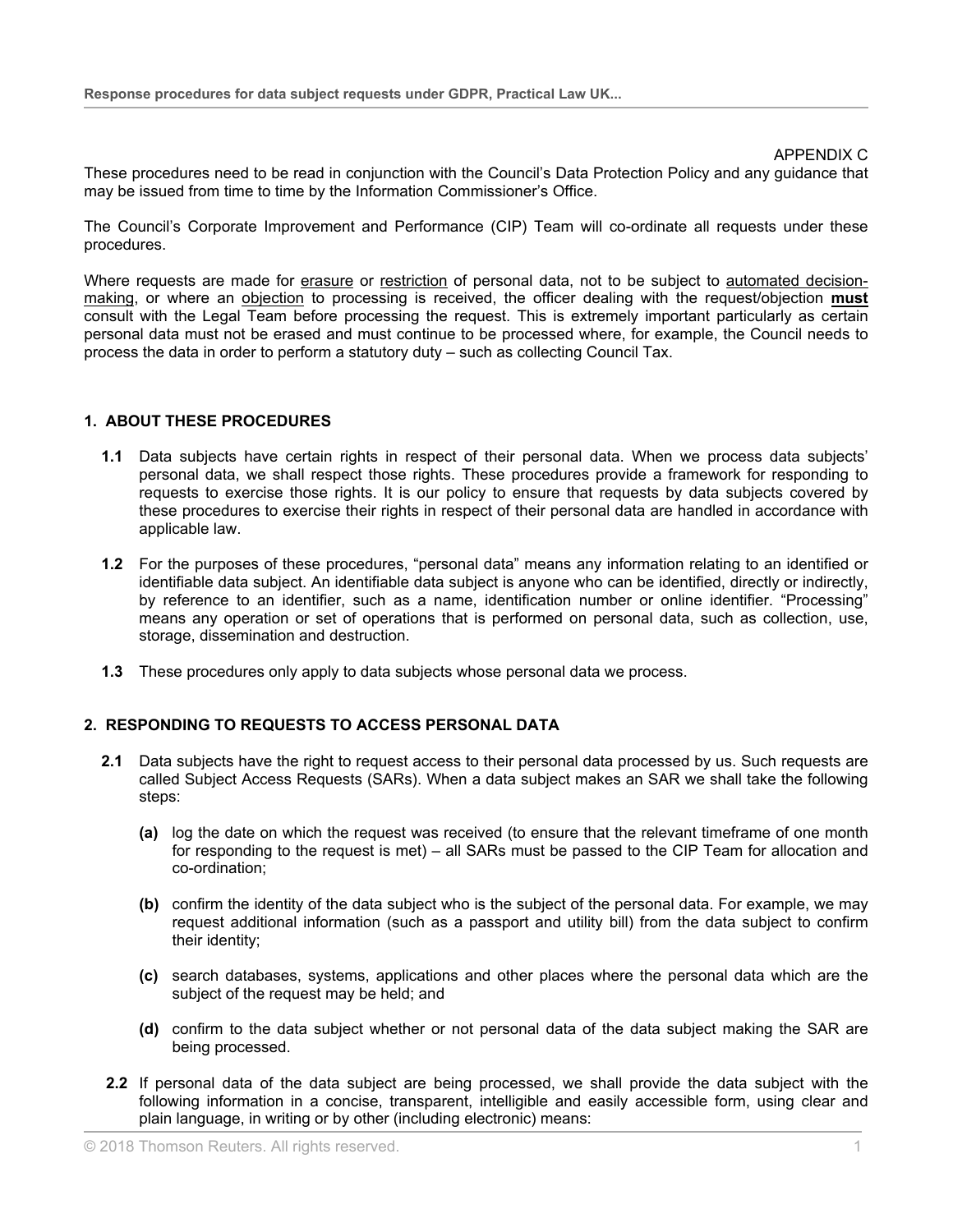- **(a)** the purposes of the processing;
- **(b)** the categories of personal data concerned (for example, contact details, bank account information and details of sales activity);
- **(c)** the recipients or categories of recipient to whom the personal data have been or will be disclosed, in particular recipients overseas (for example, US-based service providers);
- **(d)** where possible, the envisaged period for which the personal data will be stored, or, if not possible, the criteria used to determine that period;
- **(e)** the existence of the right to request rectification or erasure of personal data or restriction of processing of personal data or to object to such processing;
- **(f)** the right to lodge a complaint with the Information Commissioner's Office (ICO);
- **(g)** where the personal data are not collected from the data subject, any available information as to their source;
- **(h)** the existence of any automated decision-making in relation to the subject's personal data and meaningful information about the logic involved, as well as the significance and the envisaged consequences of such processing for the data subject; and
- **(i)** where personal data are transferred outside the EU, details of the appropriate safeguards to protect the personal data.
- **2.3** We shall also, unless there is an exemption (see *[Paragraph](#page-5-0) 9* below), provide the data subject with a copy of the personal data processed by us in a commonly used electronic form (unless the data subject either did not make the request by electronic means or has specifically requested not to be provided with the copy in electronic form) within one month of receipt of the request. If the request is complex, or there are a number of requests, we may extend the period for responding by a further two months. If we extend the period for responding we shall inform the data subject within one month of receipt of the request and explain the reason(s) for the delay.
- **2.4** Before providing the personal data to the data subject making the SAR, we shall review the personal data requested to see if they contain the personal data of other data subjects. If they do, we may redact the personal data of those other data subjects prior to providing the data subject with their personal data, unless those other data subjects have consented to the disclosure of their personal data.
- **2.5** If the SAR is manifestly unfounded or excessive, for example, because of its repetitive character, we may charge a reasonable fee, taking into account the administrative costs of providing the personal data, or refuse to act on the request.
- **2.6** If we are not going to respond to the SAR we shall inform the data subject of the reason(s) for not taking action and of the possibility of lodging a complaint with the ICO.

# **3. RESPONDING TO REQUESTS TO RECTIFY PERSONAL DATA**

**3.1** Data subjects have the right to have their inaccurate personal data rectified. Rectification can include having incomplete personal data completed, for example, by a data subject providing a supplementary statement regarding the data. Where such a request is made, we shall, unless there is an exemption (see *[Paragraph](#page-5-0) 9* below), rectify the personal data without undue delay.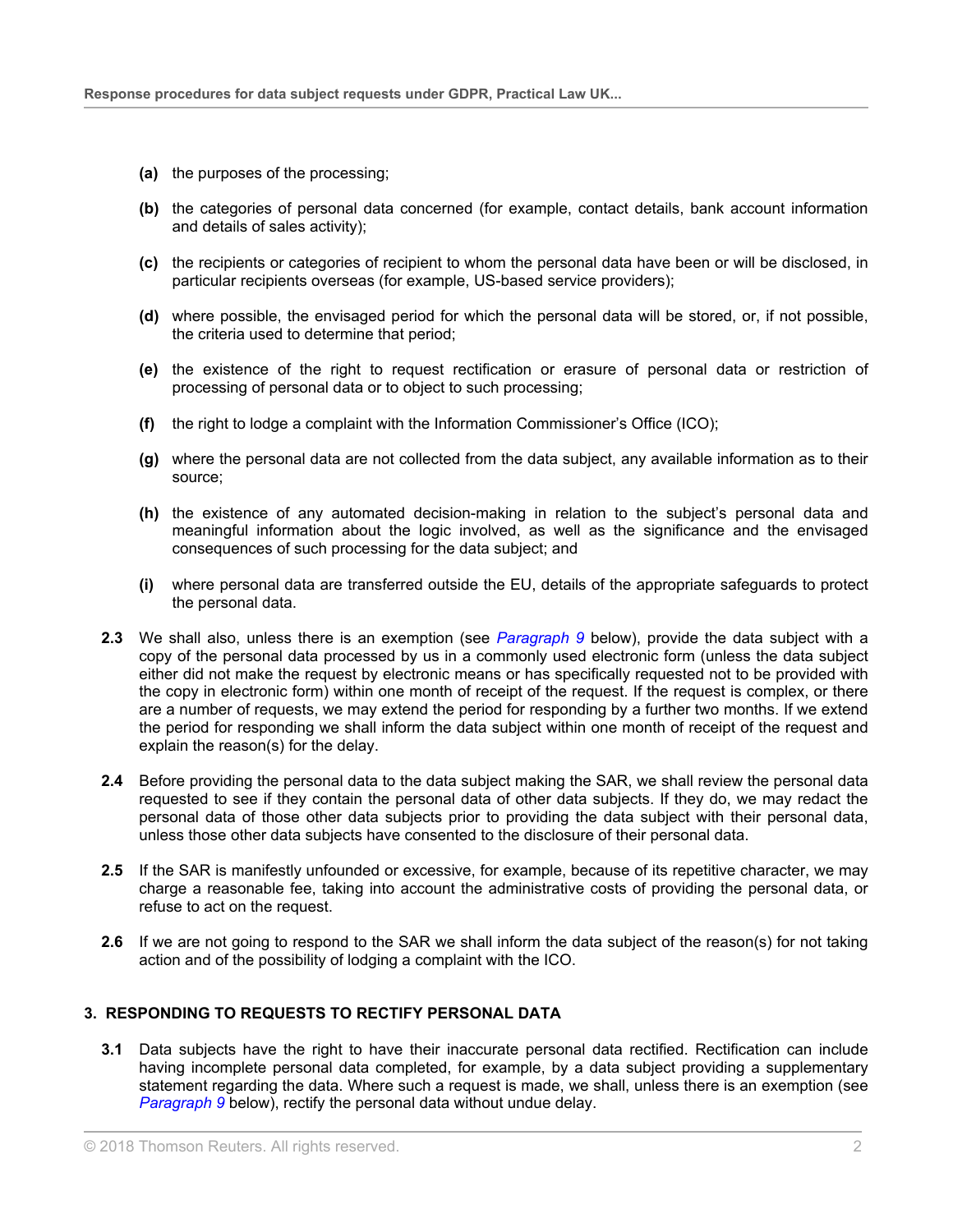**3.2** All requests for rectification of Personal Data must be passed to the CIP Team for allocation and coordination. We shall also communicate the rectification of the personal data to each recipient to whom the personal data have been disclosed (for example, our third party service providers who process the data on our behalf), unless this is impossible or involves disproportionate effort. We shall also inform the data subject about those recipients if the data subject requests it.

### **4. RESPONDING TO REQUESTS FOR THE ERASURE OF PERSONAL DATA**

- **4.1** Data subjects have the right, in certain circumstances, to request that we erase their personal data. Where such a request is made, we shall, unless there is an exemption (see *[Paragraph](#page-5-0) 9* below), erase the personal data without undue delay if:
	- **(a)** the personal data are no longer necessary in relation to the purposes for which they were collected or otherwise processed;
	- **(b)** the data subject withdraws their consent to the processing of their personal data and consent was the basis on which the personal data were processed and there is no other legal basis for the processing;
	- **(c)** the data subject objects to the processing of their personal data on the basis of our performance of a task carried out in the public interest or in the exercise of official authority vested in us, unless we either can show compelling legitimate grounds for the processing which override the data subject's interests or fundamental rights and freedoms, or we are processing the data for the establishment, exercise or defence of legal claims;
	- **(d)** the data subject objects to the processing of their personal data for direct marketing purposes;
	- **(e)** the personal data have been unlawfully processed;
	- **(f)** the personal data have to be erased for compliance with a legal obligation to which we are subject; or
	- **(g)** the personal data have been collected in relation to the offer of e-commerce or other online services.
- **4.2** When a data subject makes a request for erasure in the circumstances set out above, we shall, unless there is an exemption (see *[Paragraph](#page-3-0) 4.5* and *[Paragraph](#page-5-0) 9* below), take the following steps:
	- **(a)** log the date on which the request was received (to ensure that the relevant timeframe of one month for responding to the request is met) – all requests for erasure must be passed to the CIP Team for allocation and co-ordination;
	- **(b)** confirm the identity of the data subject who is the subject of the personal data. We may request additional information (such as a passport and utility bill) from the data subject to confirm their identity;
	- **(c)** search databases, systems, applications and other places where the personal data which are the subject of the request may be held and erase such data within one month of receipt of the request. If the request is complex, or there are a number of requests, we may extend the period for responding by a further two months. If we extend the period for responding we shall inform the data subject within one month of receipt of the request and explain the reason(s) for the delay;
	- **(d)** where we have made the personal data public, we must, taking reasonable steps, including technical measures, inform those who are processing the personal data that the data subject has requested the erasure by them of any links to, or copies or replications of, those personal data; and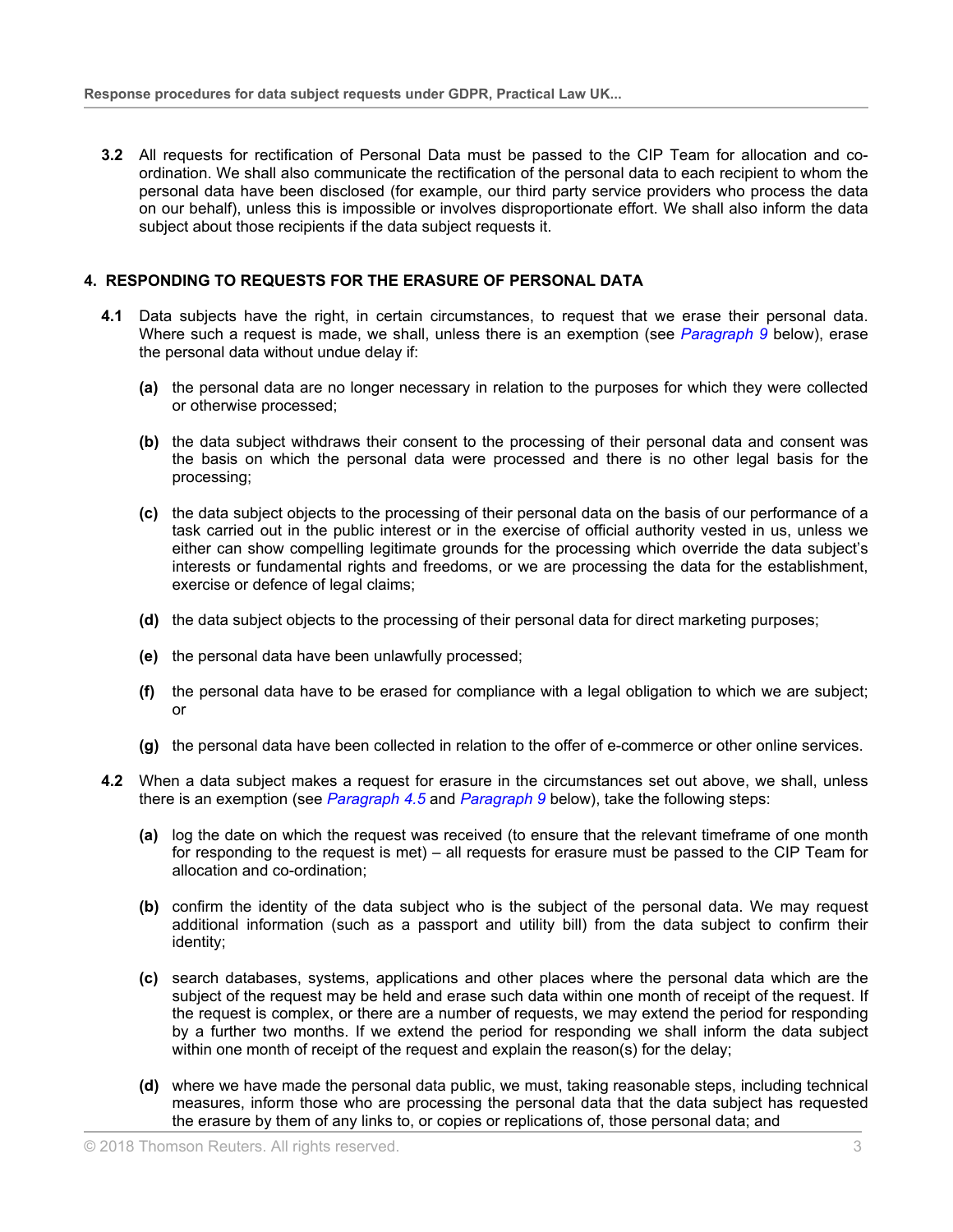- **(e)** communicate the erasure of the personal data to each recipient to whom the personal data have been disclosed unless this is impossible or involves disproportionate effort. We shall also inform the data subject about those recipients if the data subject requests it.
- **4.3** If the request is manifestly unfounded or excessive, for example, because of its repetitive character, we may charge a reasonable fee, taking into account the administrative costs of erasure, or refuse to act on the request.
- **4.4** If we are not going to respond to the request we shall inform the data subject of the reasons for not taking action and of the possibility of lodging a complaint with the ICO.
- <span id="page-3-0"></span>**4.5** In addition to the exemptions in *[Paragraph](#page-5-0) 9* below, we can also refuse to erase the personal data to the extent processing is necessary:
	- **(a)** for exercising the right of freedom of expression and information;
	- **(b)** for compliance with a legal obligation which requires processing by law and to which we are subject or for the performance of a task carried out in the public interest or in the exercise of official authority vested in us;
	- **(c)** for reasons of public interest in the area of public health;
	- **(d)** for archiving purposes in the public interest, scientific or historical research purposes, or statistical purposes in so far as the right to erasure is likely to render impossible or seriously impair the achievement of the objectives of that processing; or
	- **(e)** for the establishment, exercise or defence of legal claims.

### **5. RESPONDING TO REQUESTS TO RESTRICT THE PROCESSING OF PERSONAL DATA**

- **5.1** Data subjects have the right, unless there is an exemption (see *[Paragraph](#page-5-0) 9* below), to restrict the processing of their personal data if:
	- **(a)** the data subject contests the accuracy of the personal data, for a period to allow us to verify the accuracy of the personal data;
	- **(b)** the processing is unlawful and the data subject opposes the erasure of the personal data and requests the restriction of their use instead;
	- **(c)** we no longer need the personal data for the purposes we collected them, but they are required by the data subject for the establishment, exercise or defence of legal claims; and
	- **(d)** the data subject has objected to the processing, pending verification of whether we have legitimate grounds to override the data subject's objection.
- **5.2** All such requests to restrict processing must be passed to the Council's CIP Team. Where processing has been restricted, we shall only process the personal data (excluding storing them):
	- **(a)** with the data subject's consent;
	- **(b)** for the establishment, exercise or defence of legal claims;
	- **(c)** for the protection of the rights of another person; or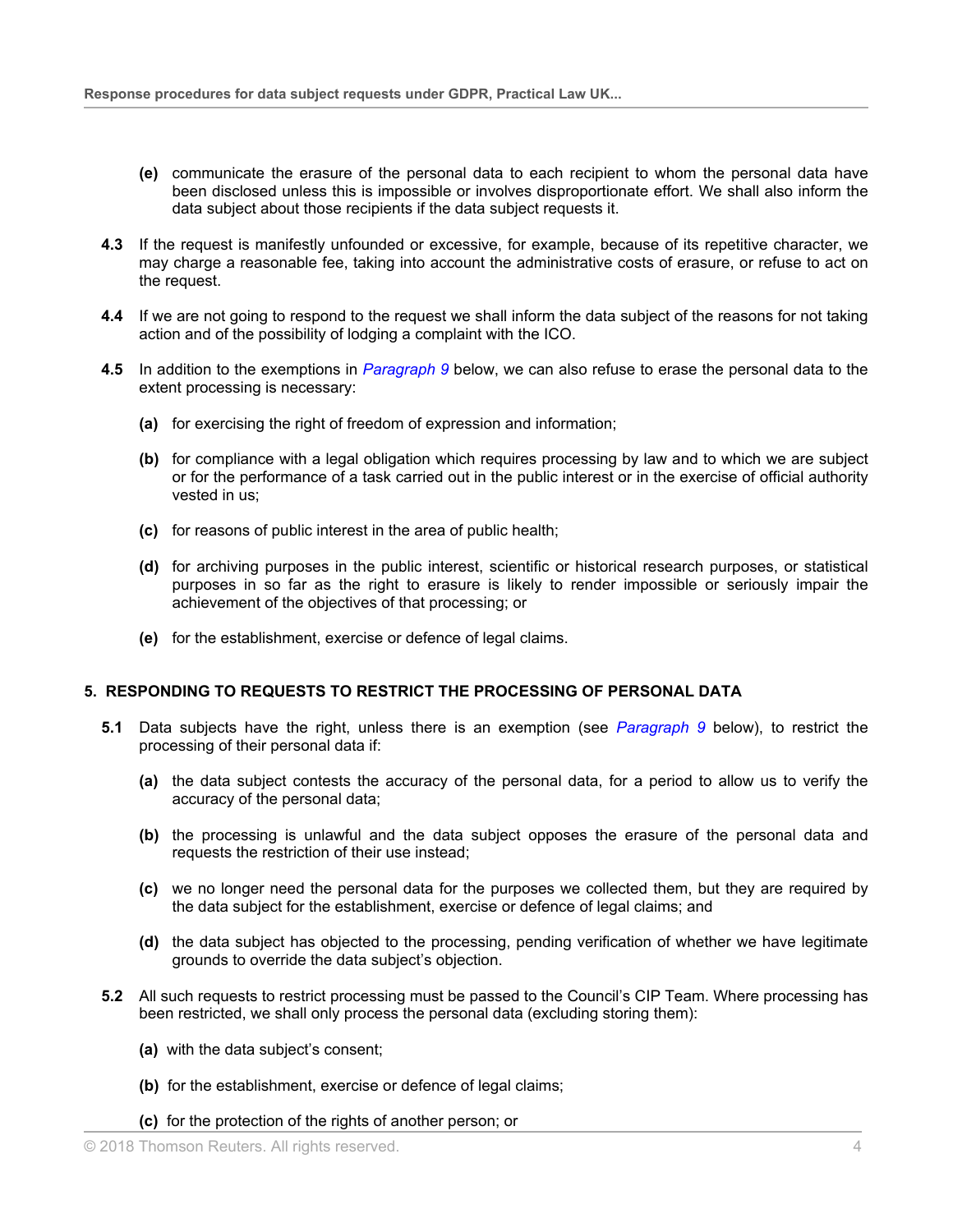- **(d)** for reasons of important public interest.
- **5.3** Prior to lifting the restriction, we shall inform the data subject of the lifting of the restriction.
- **5.4** We shall communicate the restriction of processing of the personal data to each recipient to whom the personal data have been disclosed, unless this is impossible or involves disproportionate effort. We shall also inform the data subject about those recipients if the data subject requests it.

### **6. RESPONDING TO REQUESTS FOR THE PORTABILITY OF PERSONAL DATA**

- **6.1** Data subjects have the right, in certain circumstances, to receive their personal data that they have provided to us in a structured, commonly used and machine-readable format that they can then transmit to another company. Where such a request is made, we shall, unless there is an exemption (see *[Paragraph](#page-5-0) 9* below), provide the personal data without undue delay if:
	- **(a)** the legal basis for the processing of the personal data is consent or pursuant to a contract; and
	- **(b)** our processing of those data is automated.
- **6.2** When a data subject makes a request for portability in the circumstances set out above, we shall take the following steps:
	- **(a)** log the date on which the request was received (to ensure that the relevant timeframe of one month for responding to the request is met) – all requests for portability must be passed to the CIP Team for allocation and co-ordination;
	- **(b)** confirm the identity of the data subject who is the subject of the personal data. We may request additional information (such as a passport and utility bill) from the data subject to confirm their identity;
	- **(c)** search databases, systems, applications and other places where the personal data which are the subject of the request may be held and provide the data subject with such data (or, at the data subject's request, transmit the personal data directly to another company, where technically feasible) within one month of receipt of the request. If the request is complex, or there are a number of requests, we may extend the period for responding by a further two months. If we extend the period for responding we shall inform the data subject within one month of receipt of the request and explain the reason(s) for the delay.
- **6.3** If the request is manifestly unfounded or excessive, for example, because of its repetitive character, we may charge a reasonable fee, taking into account the administrative costs of providing or transmitting the personal data, or refuse to act on the request.
- **6.4** If we are not going to respond to the request we shall inform the data subject of the reasons for not taking action and of the possibility of lodging a complaint with the ICO.

# **7. RESPONDING TO OBJECTIONS TO THE PROCESSING OF PERSONAL DATA**

- **7.1** Data subjects have the right to object to the processing of their personal data where such processing is on the basis of our performance of a task carried out in the public interest or in the exercise of official authority vested in us, unless we either:
	- **(a)** can show compelling legitimate grounds for the processing which override the data subject's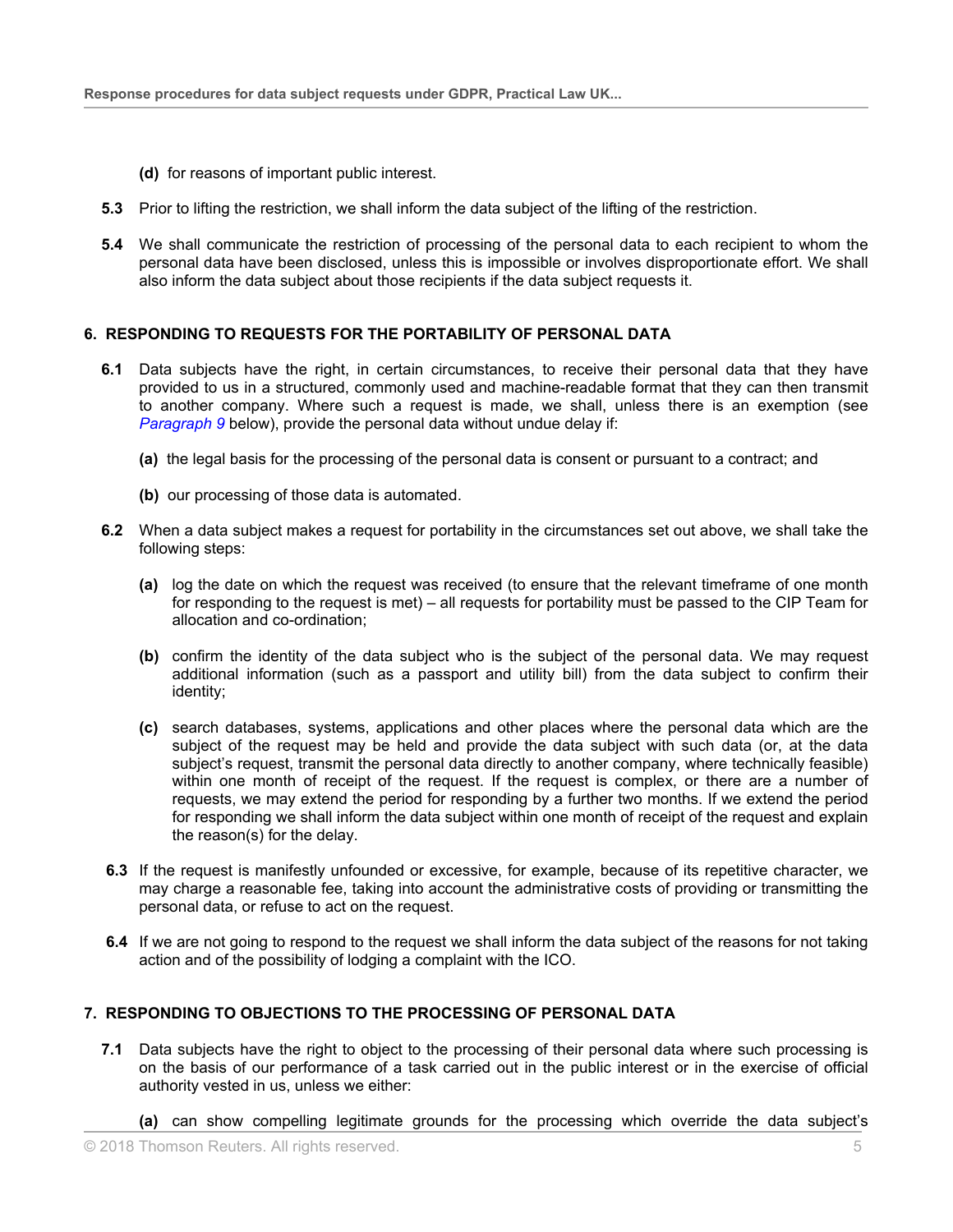interests or fundamental rights and freedoms; or

- **(b)** are processing the personal data for the establishment, exercise or defence of legal claims.
- **7.2** Data subjects also have the right to object to the processing of their personal data for scientific or historical research purposes, or statistical purposes, unless the processing is necessary for the performance of a task carried out for reasons of public interest.
- **7.3** Where such an objection is made, we shall, unless there is an exemption (see *[Paragraph](#page-5-0) 9* below), no longer process a data subject's personal data.
- **7.4** Where personal data are processed for direct marketing purposes, data subjects have the right to object at any time to the processing of their personal data for such marketing. If a data subject makes such a request, we shall stop processing the personal data for such purposes.
- **7.5** All such objections to the processing of personal data must be passed to the CIP Team for allocation and co-ordination.

# **8. RESPONDING TO REQUESTS NOT TO BE SUBJECT TO AUTOMATED DECISION-MAKING**

- <span id="page-5-1"></span>**8.1** Data subjects have the right, in certain circumstances, not to be subject to a decision based solely on the automated processing of their personal data, if such decision produces legal effects concerning them or similarly significantly affects them. Where such a request is made, we shall, unless there is an exemption (see *[Paragraph](#page-5-0) 9* below), no longer make such a decision unless it:
	- **(a)** is necessary for entering into, or the performance of, a contract between us and the data subject;
	- **(b)** is authorised by applicable law which lays down suitable measures to safeguard the data subject's rights, freedoms and legitimate interests; or
	- **(c)** is based on the data subject's explicit consent.
- <span id="page-5-2"></span>**8.2** If the decision falls within *[Paragraph](#page-5-1) 8.1(a)* or *[Paragraph](#page-5-2) 8.1(c)*, we shall implement suitable measures to safeguard the data subject's rights, freedoms and legitimate interests, including the right to obtain human intervention, to express their point of view and to contest the decision.
- **8.3** All such requests must be passed to the CIP Team for allocation and co-ordination.

### <span id="page-5-0"></span>**9. EXEMPTIONS**

- <span id="page-5-3"></span>**9.1** Before responding to any request we shall check whether there are any exemptions that apply to the personal data that are the subject of the request. Exemptions may apply where it is necessary and proportionate not to comply with the requests described above to safeguard:
	- **(a)** national security;
	- **(b)** defence;
	- **(c)** public security;
	- **(d)** the prevention, investigation, detection or prosecution of criminal offences or the execution of